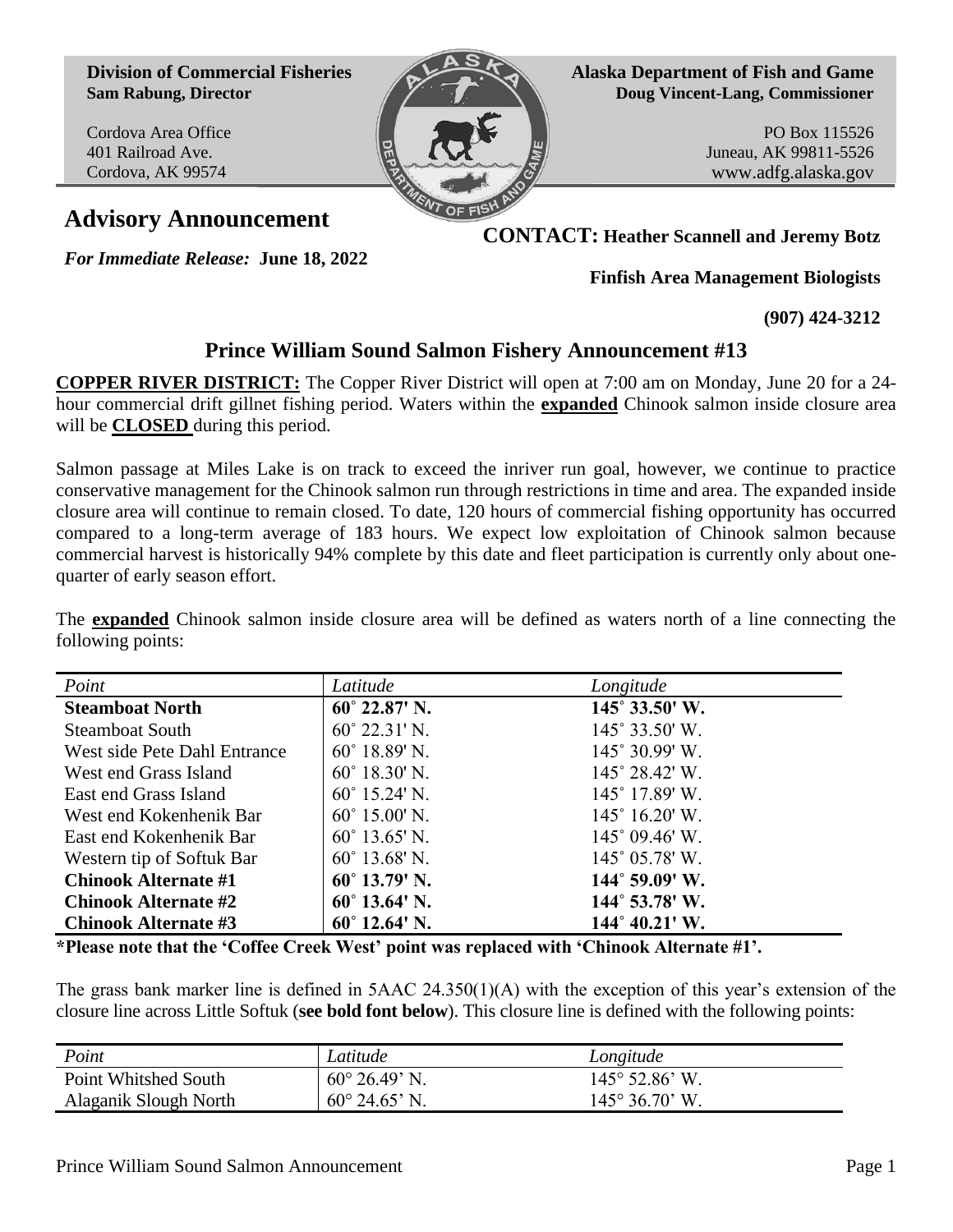| Pete Dahl East            | $60^{\circ}$ 20.44' N. | $145^{\circ} 29.14^{\circ}$ W. |
|---------------------------|------------------------|--------------------------------|
| West Kokenhenik           | $60^{\circ}$ 14.88' N. | $145^{\circ} 10.01'$ W.        |
| East "East Side"          | $60^{\circ}$ 14.83' N. | $145^{\circ}$ 03.36° W.        |
| <b>Coffee Creek East</b>  | $60^{\circ}$ 14.19' N. | $144^{\circ} 58.01'$ W.        |
| <b>Charlie Mohr North</b> | $60^{\circ}$ 15.15' N. | $144^{\circ} 56.43$ W.         |
| <b>Martin River North</b> | $60^{\circ}$ 15.29' N. | $144^{\circ}$ 52.52' W.        |
| <b>Strawberry Reef</b>    | $60^{\circ}$ 13.93' N. | $144^{\circ} 50.66^{\circ}$ W. |
| <b>Little Softuk</b>      | $60^{\circ}$ 13.16' N. | $144^{\circ}$ 41.38' W.        |

Waters north of this line, within sloughs, and in Boswell Bay within the bay (5 AAC 24.350 (1)(A)) are closed to commercial and subsistence salmon fishing during all periods.

During the commercial fishing season, subsistence harvest may occur in the Copper River District concurrent in time and area with commercial fishing periods until the Copper River District is closed at the end of the season. Additionally, waters of the Copper River District, excluding the expanded Chinook salmon inside closure area, will open to subsistence fishing from 6:00 am to 10:00 pm on all Saturdays between May 16 and October 31. Prince William Sound Management Area salmon subsistence permits may be obtained through any ADF&G office or online [\(https://www.adfg.alaska.gov/Store/\)](https://www.adfg.alaska.gov/Store/). **In Cordova, permits will be available during normal business hours Monday through Friday from 8:00 a.m. to 12:00 p.m. and 1:00 p.m. to 5:00 p.m.** ADF&G staff will not be available to issue permits before hours, after hours, on state holidays, or on weekends. Permit holders are encouraged to call the Cordova office at 907-424-3212 or report online [\(https://www.adfg.alaska.gov/Harvest/\)](https://www.adfg.alaska.gov/Harvest/) to provide preliminary harvest reports to assist with inseason harvest tracking.

Cumulative sonar count through 6/17 was 399,578 fish whereas 356,855 fish are projected by this date. The 0600 count for 6/18 is 2,323 fish. Preliminary harvest estimate from the 24-hour period that occurred on Thursday, June 16 was 375 Chinook and 45,800 sockeye salmon with 186 deliveries reported. This compares to a projected harvest of 32,800 sockeye salmon for this period.

**BERING RIVER DISTRICT:** The Bering River District will open to commercial salmon fishing, west of a longitude line at **144° 33.60ʹ W.**, for a **24-hour** period starting at 7:00 a.m. on Monday, June 20. **Bering River sockeye salmon run timing overlap has increased and open area within the district is being reduced until escapement indices support additional fishing area.**

**COGHILL DISTRICT:** The Coghill District, **excluding the Esther Subdistrict and the Wally Noerenberg Hatchery (WNH) THA and SHA**, will open to commercial drift gillnet harvest for a 24-hour fishing period starting at 8:00 am on Monday, June 20. Waters of Port Wells and College Fiord, north of 60° 55.81' N., and east of a line from Pakenham Point (61° 00.45' N., 148° 04.85' W.) to 60° 55.81' N., 148° 10.92' W., will open to commercial drift gillnet harvest for a 60-hour period starting at 8:00 am on Monday, June 20. The Coghill River weir has passed  $762$  sockeye salmon through  $6/17$  with a cumulative target of  $397-1,192$  fish for the date. Preliminary harvest estimate from the 60-hour period that started on Monday, June 13 was 5,900 sockeye and 68,300 chum salmon with 536 deliveries reported.

PWSAC requests that the Esther Subdistrict and the WNH SHA and THA remain closed for the entirety of the 24-hour commercial fishing period starting on Monday, June 20. Cost recovery has started, and harvest will continue at WNH as run entry and hatchery escapement warrants.

**ESHAMY DISTRICT:** The Eshamy District, **excluding the Main Bay Subdistrict and the Main Bay Hatchery THA, SHA, and AGZ**, will open to commercial gillnet harvest for a 36-hour period starting at 8:00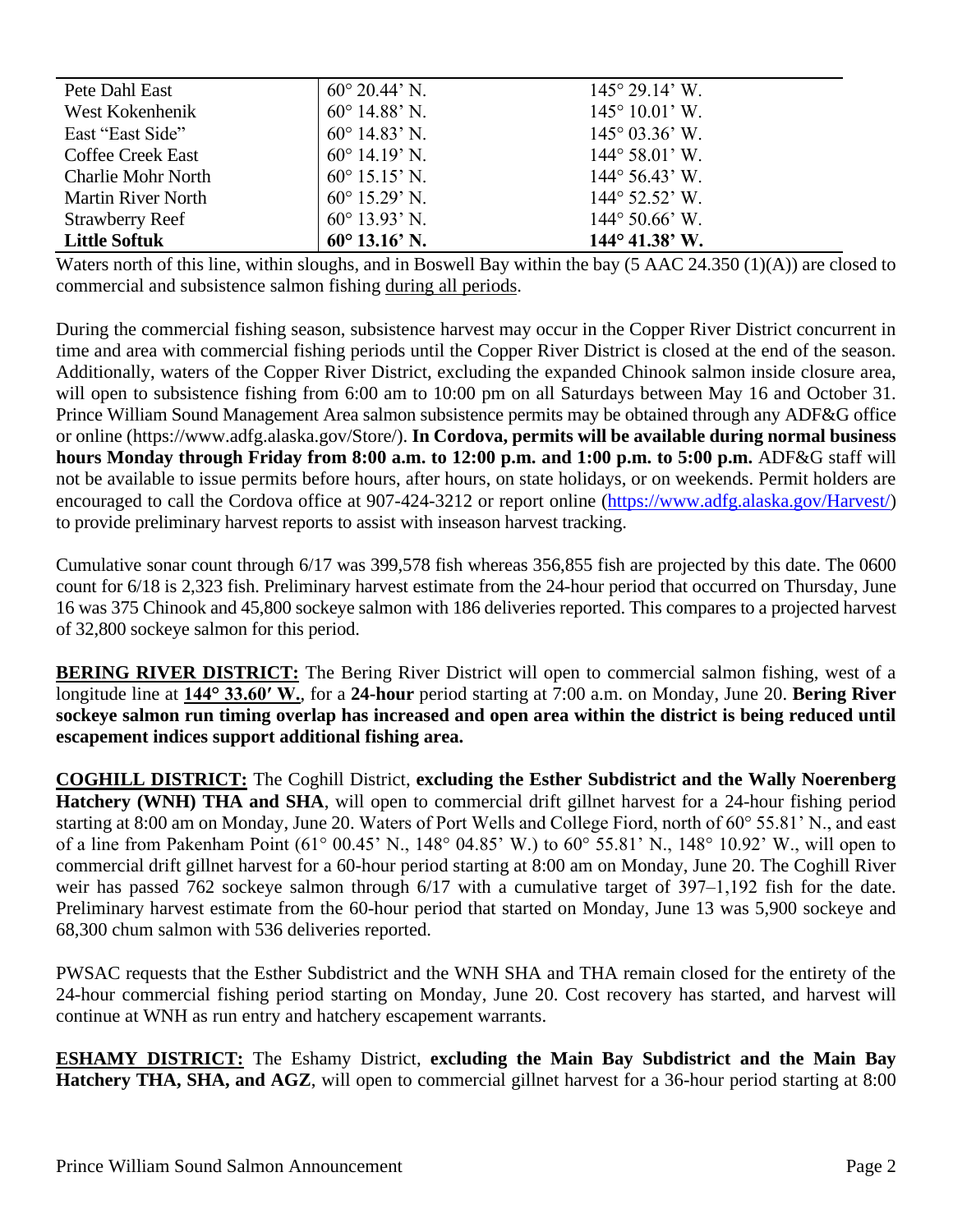am on Monday, June 20. Preliminary harvest estimate from the 36-hour period that started on Thursday, June 16 was 43,400 sockeye and 15,900 chum salmon with 385 deliveries reported.

PWSAC requests that the Main Bay Subdistrict remain closed for the entirety of the 36-hour commercial fishing period starting on Monday, June 20. Cost recovery harvests will commence at MBH as run entry and hatchery escapement warrants.

**MONTAGUE DISTRICT**: The Port Chalmers Subdistrict, **north of 6012.56' N. lat. and east a line from 60° 12.56'N., 147° 20.25'W. to 60° 20.00'N., 147° 14.30'W.,** will open to purse seine fishing for 24 hours starting at 8:00 am on Monday, June 20, for a 36-hour period starting at 8:00 am on Wednesday, June 22, and for a 24-hour period starting at 8:00 am on Saturday, June 25. Preliminary harvest estimates for the 36-hour period ending on June 17 was 77,400 chum salmon with 38 reported deliveries. Contribution estimates from the period ending on June 15 were 53% WNH, 28% Port Chalmers, 13% wild, and 6% AFK. **Regulatory closed waters and anadromous stream closures within the Port Chalmers Subdistrict will not be in effect until further notice.**

**SOUTHWESTERN DISTRICT:** The AFK Hatchery THA and SHA will open to purse seine fishing for 24 hours starting at 8:00 am on Monday, June 20, for a 36-hour period starting at 8:00 am on Wednesday, June 22, and for a 24-hour period starting at 8:00 am on Saturday, June 25. **For the 36-hour period occurring on Wednesday, June 22, only the AFK SHA will be open.** Preliminary harvest estimates from the 36-hour period that ended on June 17 were 7,200 chum salmon and 1,500 sockeye salmon with 16 deliveries reported. **Anadromous stream closures within the AFK Hatchery THA and SHA will not be in effect until further notice.**

**Copies of the updated regulation booklet,** *2022-2024 Commercial Salmon Fishing Regulations for Prince William Sound,* **are not yet available in the Cordova ADFG office. In the interim, please reference [https://www.adfg.alaska.gov/static/regulations/fishregulations/pdfs/commercial/2022-](https://www.adfg.alaska.gov/static/regulations/fishregulations/pdfs/commercial/2022-2024_cf_pws_salmon_regs.pdf) [2024\\_cf\\_pws\\_salmon\\_regs.pdf.](https://www.adfg.alaska.gov/static/regulations/fishregulations/pdfs/commercial/2022-2024_cf_pws_salmon_regs.pdf)** 

**ALL buyers purchasing fish in the PWS Management Area are required to complete a Processor Registration Form. Contact the Cordova office for any questions regarding registration.** 

## **The next scheduled salmon fisheries announcement is anticipated to be at 2:00 pm on Wednesday, June 22.**

Permit holders are advised that unscheduled announcements based on current escapement data may occur at any time inseason either establishing an additional period or extending an open period.

Announcement recordings are available for **gillnet fisheries at 907-424-7535 and seine fisheries at 907-424-7345. In addition, announcement recordings are available in Anchorage at 267-2843.**

Additionally, announcements, inseason harvest data, and escapement data are available at the following web address:

<http://www.adfg.alaska.gov/index.cfm?adfg=commercialbyareapws.main> (Prince William Sound and Copper River homepage).

Unless otherwise specified, all openings are clock openings based on Alaska Daylight Time, which is based on Coordinated Universal Time and may be obtained by calling 303-499-7111.